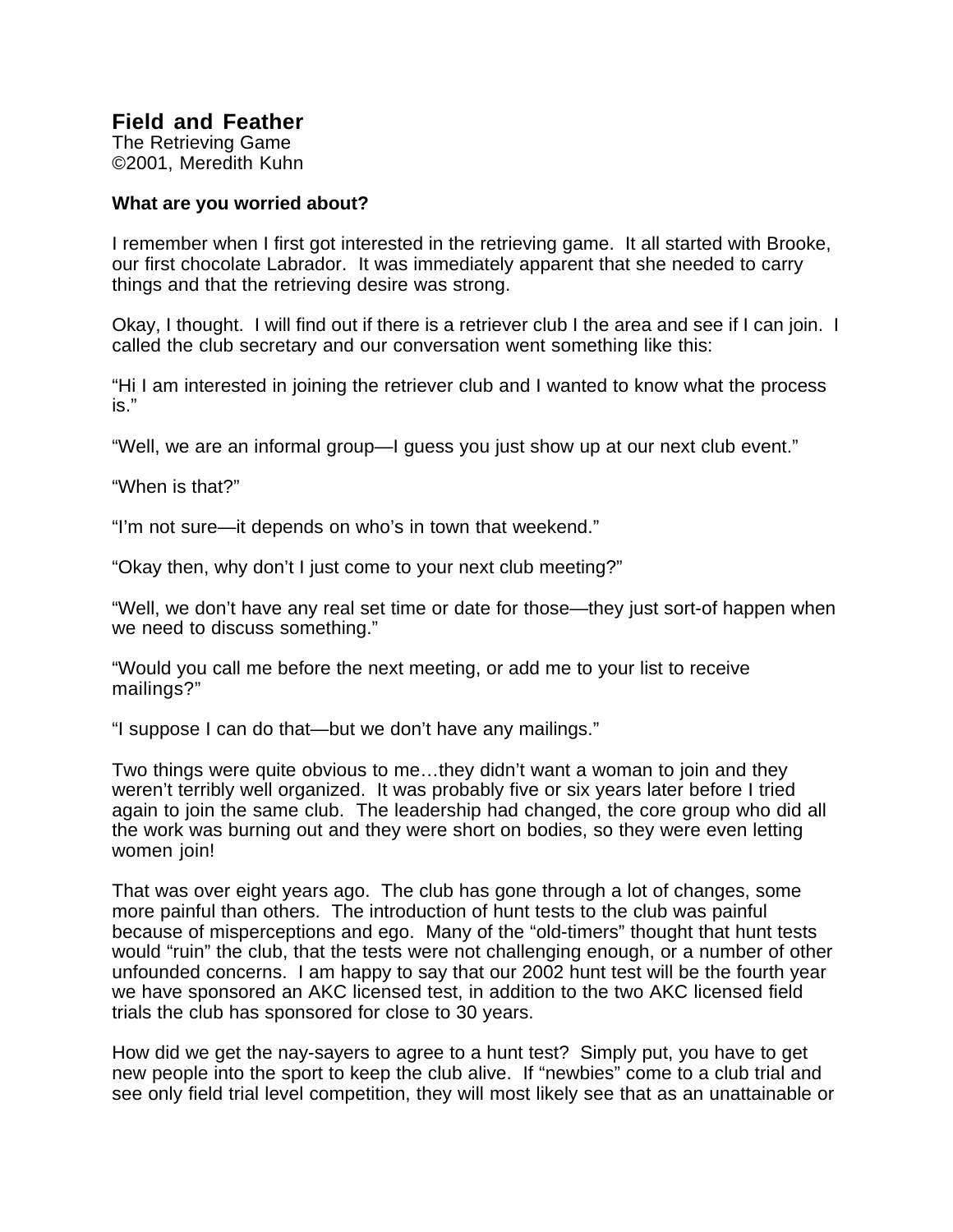unrealistic goal for their dogs, so they get disillusioned and give up. For most of us, our first retriever will not be Field Champion quality.

However, if the club offers introductory events, like Junior and Senior Hunter, maybe the family dog and occasional hunting companion could do that. So the first dog runs in the club trials and maybe gets a Junior Hunter title, but he doesn't quite have what it takes for Senior level. The next dog he gets will have a little more talent and he will do Senior Hunter and maybe Master Hunter with the dog. Now he is hooked! Whether or not he goes on to try field trials or aspires to that aim, he has helped the sport by attending club trials, helping at the licensed trials, running in some hunt tests, telling his friends about the sport. And if he is a bird hunter, he has improved his hunting companion's skills and reduced the number of dead or wounded birds left in the field because they couldn't be located without a trained dog.

So what reasons hold you back from joining a retriever club or participating in hunt tests? Maybe you are trying to get other goals completed first, like your obedience title. Maybe you live in an urban area and don't know where or how to get started. Maybe you don't hunt and don't want to hunt and think that you have to as part of participating in hunt tests. Maybe you don't like the idea of killing birds so your dog can have something to retrieve. Maybe you are just worried about embarrassing yourself or your dog. If you work with dogs long enough, they will find lots of ways to humble you, so what's one more?

Maybe you just haven't tried it yet so you don't know what kind of fun you are missing!

As I have said before, you may be surprised—maybe even SHOCKED—at how excited your dog gets when you show him a bird. It will conger up something deep and primal that you didn't know your sweet obedience dog had in him, and you will see a gleam in his eye that you have never seen before.

A trainer I worked with several years ago had a client who drove four hours one way every other weekend to train with him for two days. She had a Golden Retriever who was an OTCH and she lived in a large, metropolitan area. Where did she train between visits to the professional trainer? She used city parks and corporate ponds. Where there is a will, there is a way!

I was recently talking to a woman who purchased a pup from me about two years ago. She told me proudly that her dog had just completed his "seasoned" title in the Hunting Retriever Club (HRC) program (roughly equivalent to the AKC Senior title). She said that after she watched her dog run in some hunt tests being handled by someone else, she realized that she didn't have to kill anything personally and that neither did the dog. She instantly recognized how much the dog loved the work and decided that it looked challenging and fun. Then her husband claimed the dog as his duck dog. So now she has her own puppy to train and run in tests! And the cycle continues…

Okay so let's look at that Christmas list again.

Camo shirt? Check.